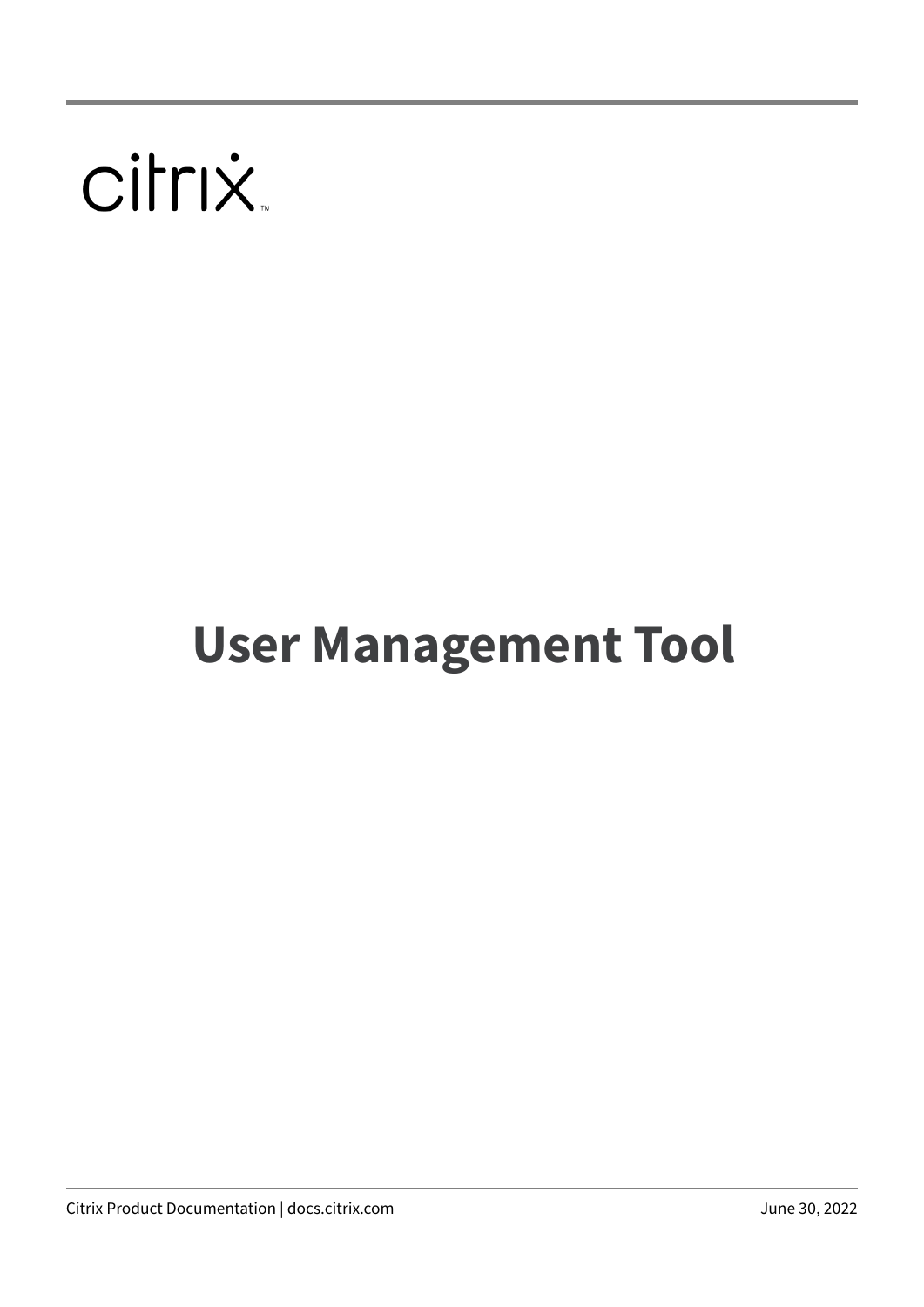# **Contents**

| About                                           | 3  |
|-------------------------------------------------|----|
| <b>System requirements</b>                      | 5. |
| <b>Install</b>                                  | 6  |
| Configure                                       | 9  |
| Provision user accounts and distribution groups | 11 |
| Migrate users between storage zones             | 13 |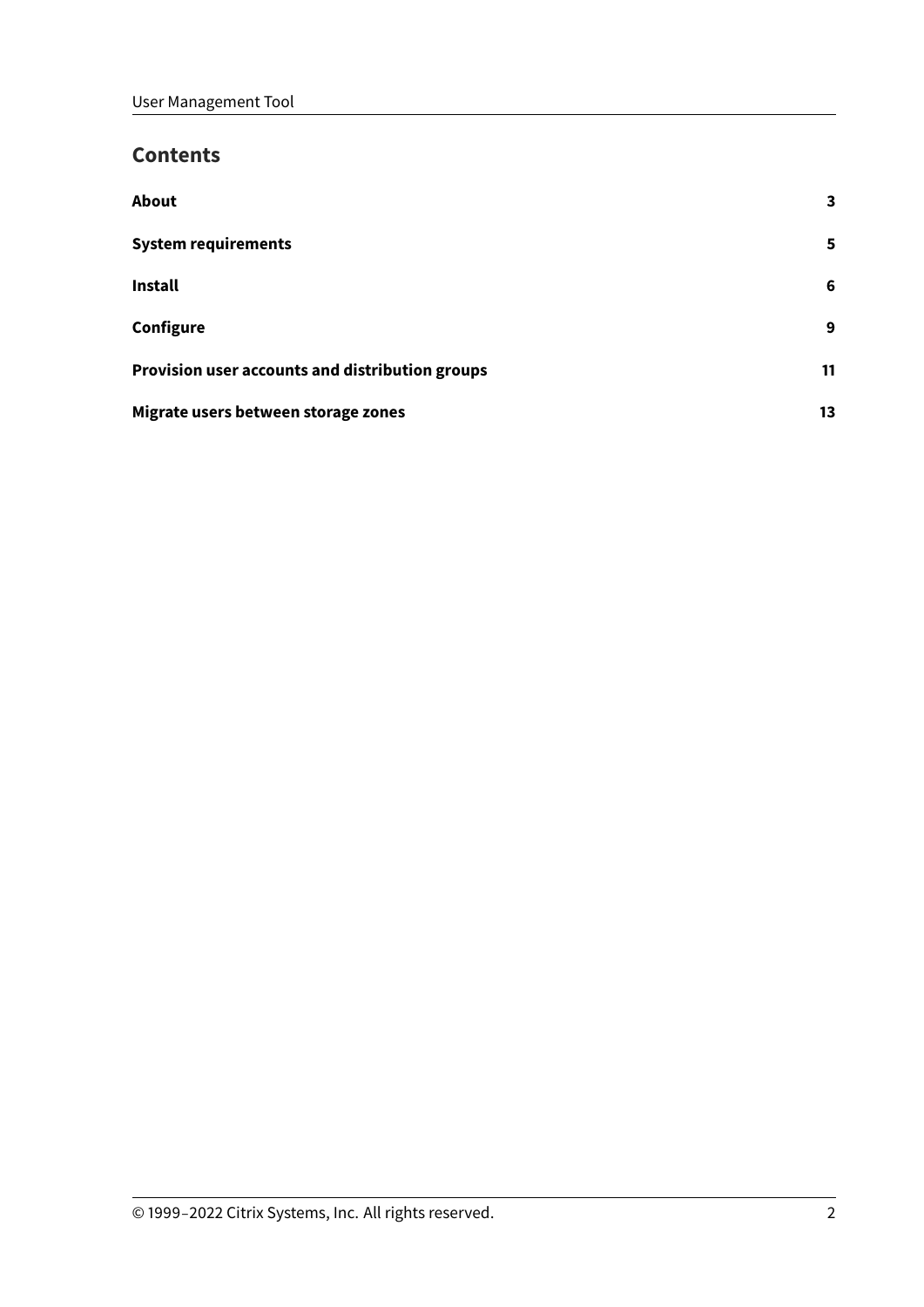## **About**

<span id="page-2-0"></span>April 4, 2022

#### **About User Management Tool**

The User Management Tool enables you to provision employee user accounts and distribution groups from Active Directory (AD).

The User Management Tool:

- Enables provisioned users to sign in to ShareFile/Citrix Files using their AD credentials.
- Stores user account provisioning rules with your account information in the Citrix cloud. You can install the tool on any machine and access your rules by logging in to your account.
- Matches ShareFile/Citrix Content Collaboration accounts to AD based on email address, links your existing employee accounts to AD, and updates employee account information in Share-File/Citrix Content Collaboration.
- Enables you to specify options, including the authentication method and default storage zone for each provisioning rule.
- Enables you to use distribution groups to manage folders and easily share documents with a group.
- Keeps ShareFile/Citrix Content Collaboration in sync with AD changes based on the schedule you specify. You can create multiple, named synchronization jobs in the User Management Tool. To run a job, the User Management Tool uses the same Windows user context that was active when the job was scheduled.
- Supports a proxy server connection between the User Management Tool and ShareFile/Citrix Content Collaboration.
- Includes a log file to help with troubleshooting Citrix API-related issues.

For information about new features, see What's new.

#### **What's new**

#### **User Management Tool 1.8.6**

This release addresses issues that help to improve overall performance.

#### **User Management Tool 1.8.5**

• This release addresses issues that help to improve overall performance and include the enhancement: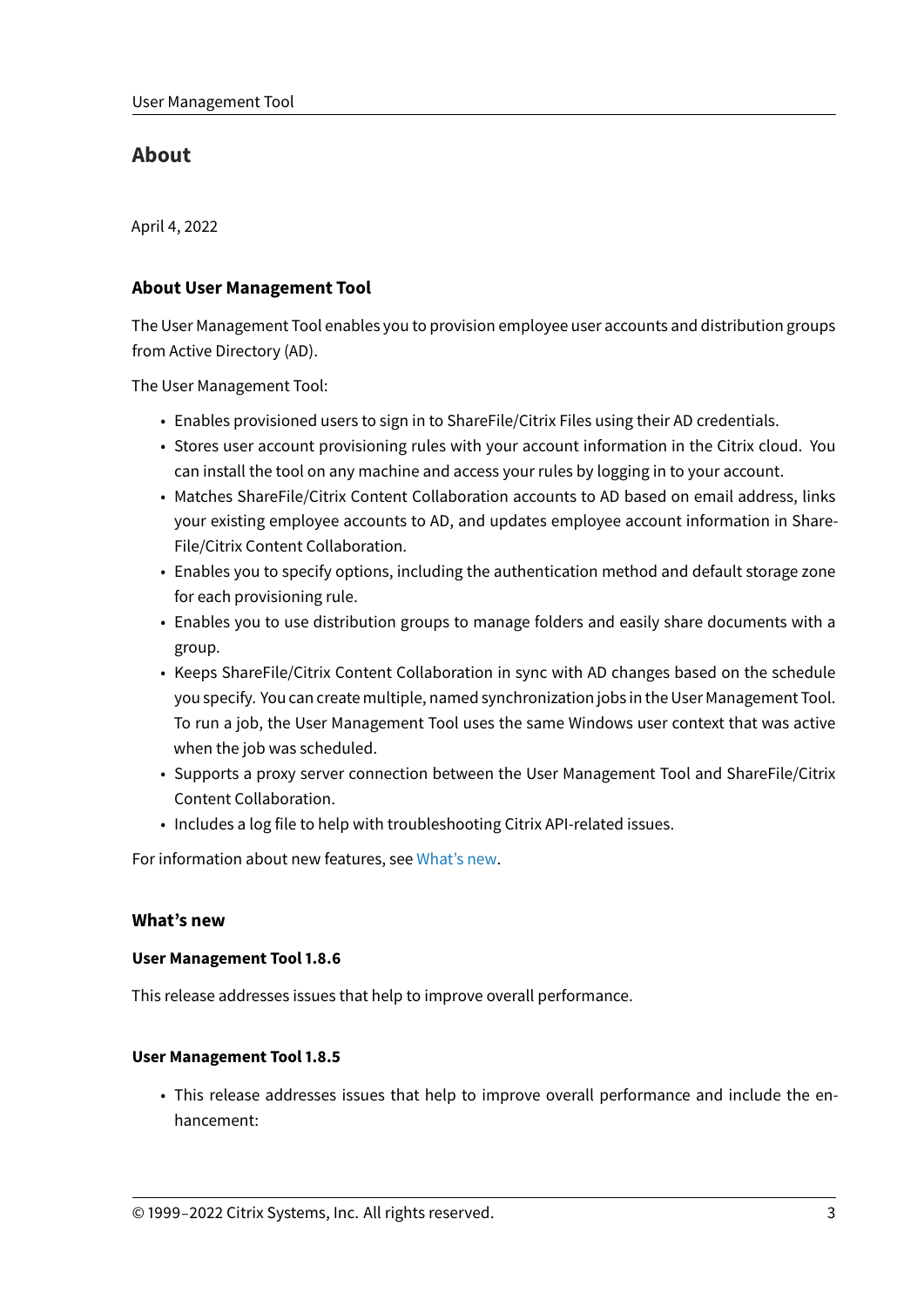**– RightSignature permissions** - updated permission options for accounts with RightSignature and electronic signature functionality.

#### **User Management Tool 1.8.4**

- This release addresses a number of issues that include:
	- **–** Logging enhancements
	- **–** Proxy file handling

#### **Fixed issues**

#### **Fixed issues 1.8.6**

• Attempts to authenticate might fail for some users. [SFUMT-417]

#### **Fixed issues 1.8.5**

This release addresses issues that help to improve overall performance.

#### **Fixed issues 1.8.4**

User Management Tool 1.8.4 includes performance enhancements.

#### **Fixed issues 1.8.3**

User Management Tool 1.8.3 includes performance enhancements.

#### **Fixed issues 1.8.2**

User Management Tool 1.8.2 includes performance enhancements.

#### **Fixed issues in 1.7.5**

- Added rule that prevents a user from entering more than 50 characters in the company field within a rule. [SFUMT-53]
- Corrected issue where UMT might fail to import users in a group if users are in a particular named OU. [SFUMT-51]

#### **Fixed issues in 1.7.4**

• Fixed layout issues and registry errors. [SFUMIT-40]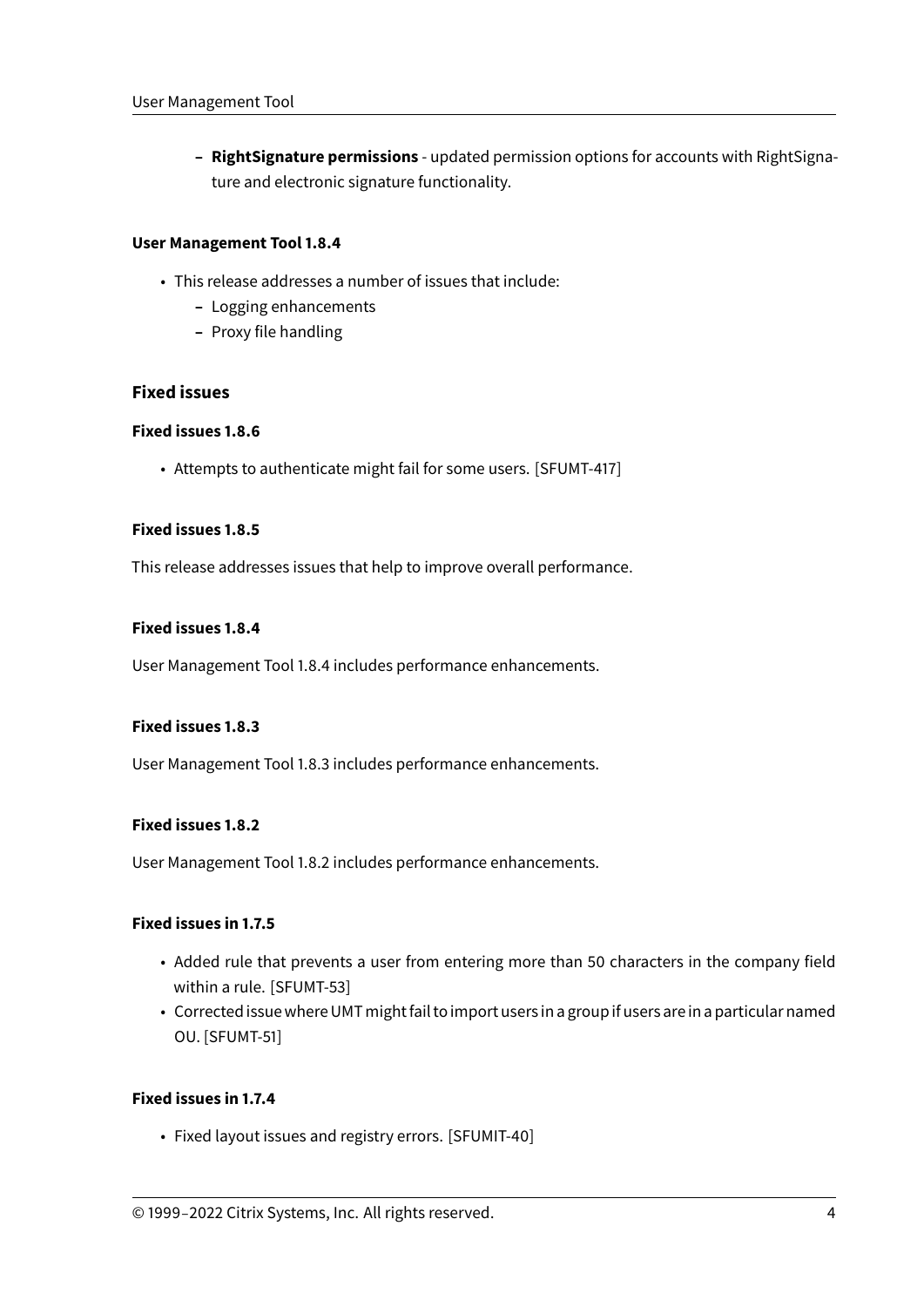#### **Fixed issues in 1.7.3**

- The User Management Tool does not support provisioning user accounts into restricted StorageZones. [SFUMT-42]
- For some accounts, scheduled tasks assign all new users to the wrong zone. [SFUMT-34]

#### **Known issues**

- Azure Active Directory is not directly supported in the User Management Tool. To work around this issue, set up a local active directory on the same server as the User Management Tool. The local active directory will then connect to Azure Active Directory. For more information, see Deploy.
- If your site uses ShareFile Two-Step Verification, you must use a password that is specific to the User Management Tool to log on to it.
- [The Use](https://docs.citrix.com/en-us/citrix-content-collaboration/deploy.html)r Management Tool creates a new distribution group if it finds a distribution group name in ShareFile that matches an AD group name. The tool does not combine the AD group with the existing distribution group.

## **System requirements**

<span id="page-4-0"></span>August 17, 2021

The following is a list of operating system requirements for the latest version of the User Management Tool:

- Windows Server 2016
- Windows Server 2012 R2
- Windows Server 2012
- Windows Server 2008 R2
- Windows Server 2008
- Windows 8
- Windows 7

#### **General requirements**

- .NET Framework 4.5 and higher
- Minimum monitor resolution of 1024 x 768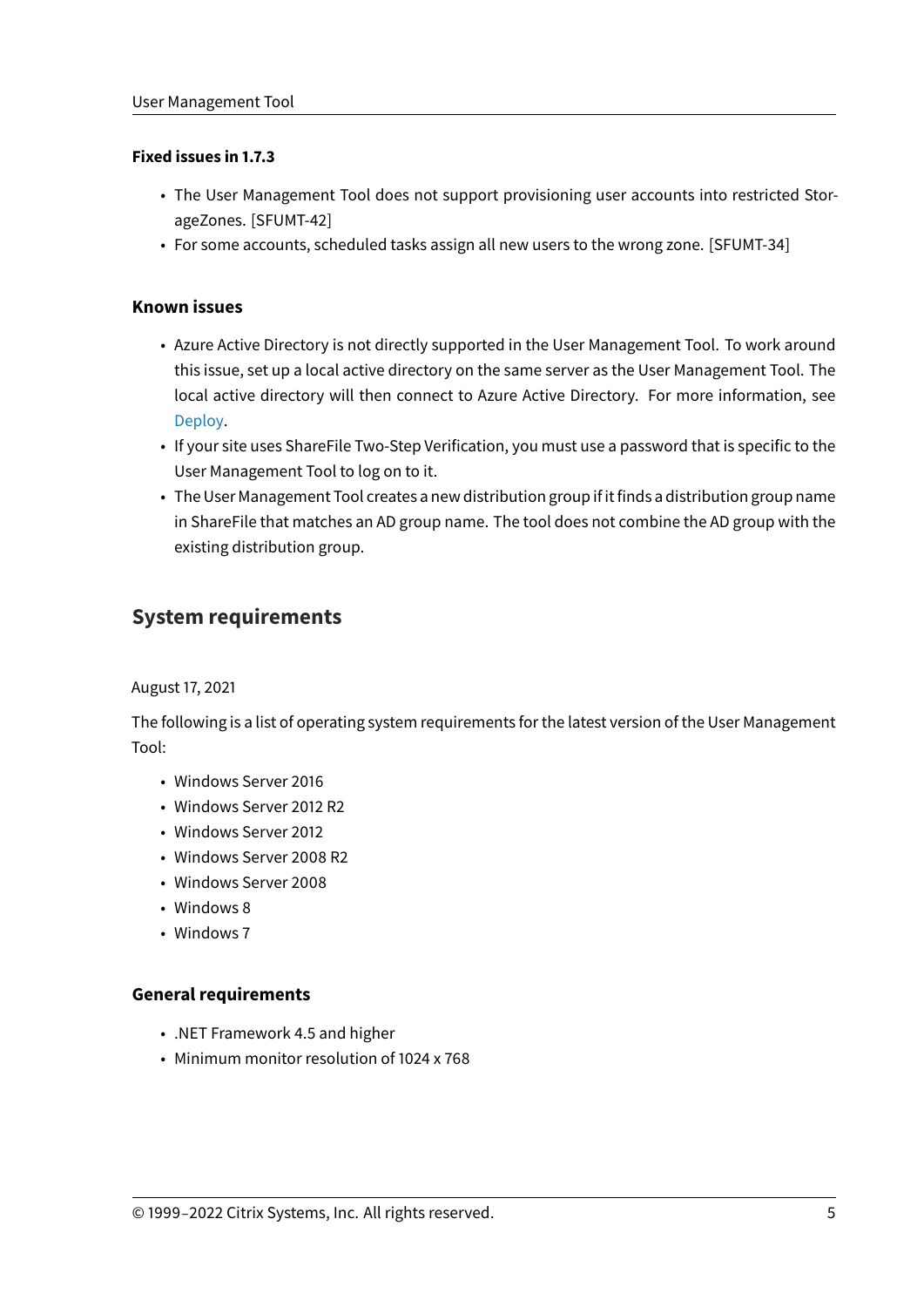#### **ShareFile/Citrix Content Collaboration requirements**

- Available employee licensees in ShareFile/Citrix Content Collaboration for each user who is to be added.
- An administrator account with permissions to configure single sign-on, manage employee users, edit shared distribution groups, and select storage zone for root level folders.

#### **Active Directory requirements**

An admin or service account with full read permissions to the domain to run the User Management Tool.

User accounts to be mirrored in Active Directory must have the following attributes:

| <b>CN</b>                 | LDAP-Display-Name                         |
|---------------------------|-------------------------------------------|
| <b>Email Addresses</b>    | mail                                      |
| ms-DS-Phonetic-First-Name | msDS-PhoneticFirstName                    |
| Ms-DS-Phonetic-Last-Name  | msDS-PhoneticLastNAme                     |
| Object-Guid               | objectGUID                                |
| SAM-Account-Name          | sAMAccountName (used before Windows 2000) |
| User-Principal-Name       | userPrincipalName                         |

### **Install**

#### <span id="page-5-0"></span>June 30, 2022

The User Management Tool (UMT) stores account provisioning rules with your account information in the Citrix cloud. You can install the tool on any machine and access your rules by logging in to your Citrix account.

The account information needed to log on to the User Management Tool is saved on your local machine in the configuration file for each job and secured with DPAPI encryption. When you open the User Management Tool, your ShareFile/Citrix Content Collaboration account URL and user name are pre-filled and you must enter your password.

Verify that your environment meets the system requirements before installing the tool.

If you encounter an error referencing *Try enabling AD Diagnostic Logging* or *Try running UMT elevated*: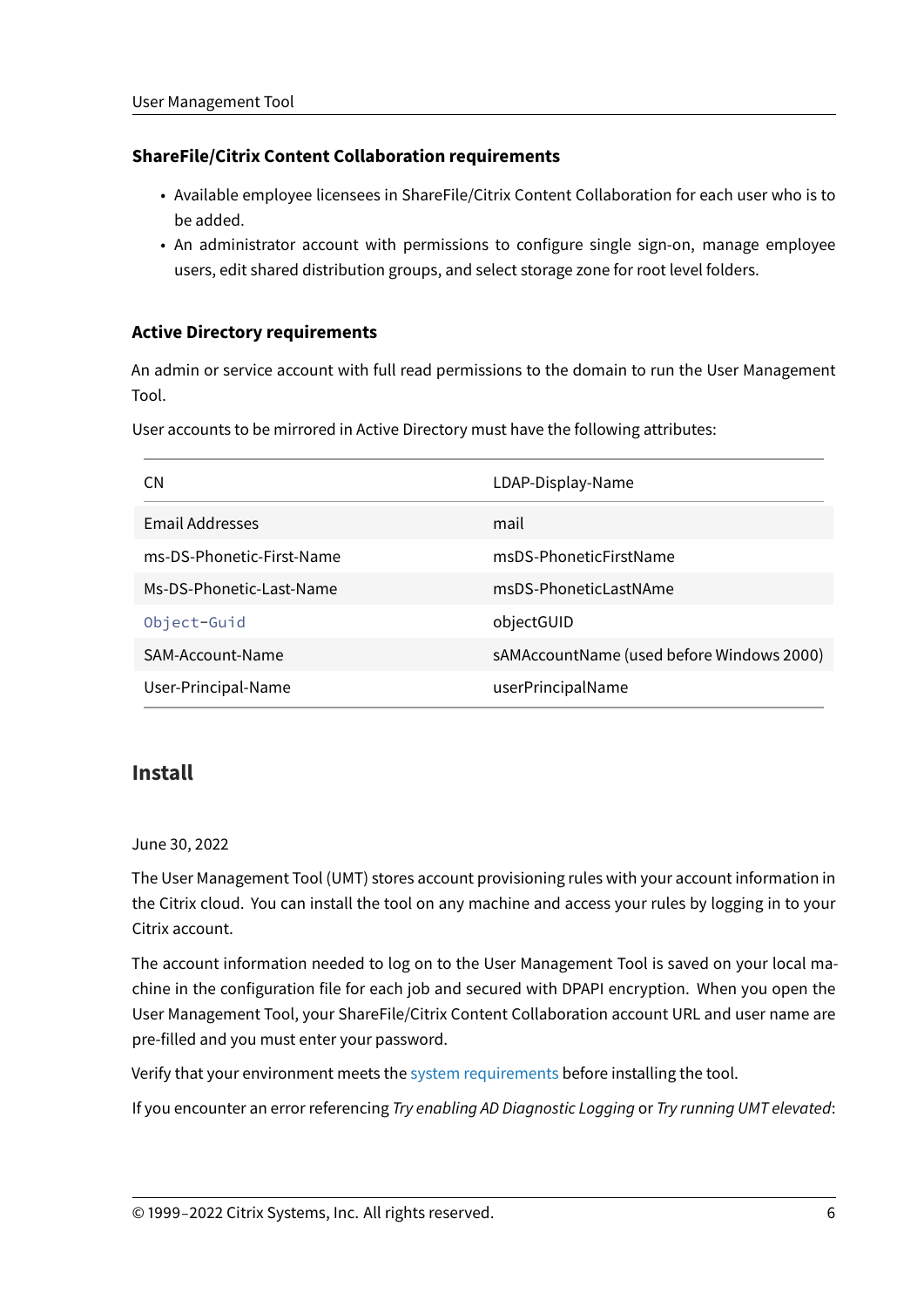- Run the UMT tool as an administrator by right-clicking the UMT program icon and selecting **Run As…Administrator**, or editing the shortcut properties to always **Run as Admin** within the Advanced tab.
- When working with scheduled tasks, select **Run with highest privileges** when creating a task.

#### **First steps**

- 1. In Active Directory (AD), create a test group containing a few users that already have ShareFile/Citrix Content Collaboration employee accounts. If that is not possible, identify an AD Organizational Unit (OU) that you can use for testing.
- 2. From Citrix Downloads, download the User Management Tool installer to a server that is in the AD domain. If you do not plan to schedule synchronization, you can install the tool on a workstation instead.
- 3. Runt[he installer, follow](https://www.citrix.com/downloads/sharefile/)ing the prompts to complete the installation. A shortcut for the tool is placed on the Start menu and your desktop.
- 4. Start the User Management Tool. The User Management Tool sign in page appears.
- 5. Enter the ShareFile/Citrix Content Collaboration account information and then select **Log on**. The account URL is your ShareFile account URL, in the form https://mysubdomain. sharefile.com or, in Europe, https://mysubdomain.sharefile.eu.
- 6. Specify an email address that is associated with an administrative or service user on the Share-File/Citrix Content Collaboration account. The User Management Tool window appears.
- 7. Connect to the AD domain to be used to create users and distribution groups in ShareFile/Citrix Content Collaboration.
- 8. Specify an AD user account that has full read permission on the AD domain.

**Note:**

When you upgrade from a version of the User Management Tool that is earlier than release 1.5, existing rules are moved to the Citrix cloud.

#### **Proxy**

If you need to configure a proxy server, select the **Options** icon and then select **Configure Proxy**. For best performance, install .NET Framework on a domain-joined machine or VM.

Users on the following machines must manually enable .NET 3.5 to run the ShareFileProxyConfig.exe file.

• Windows Server 2012 R2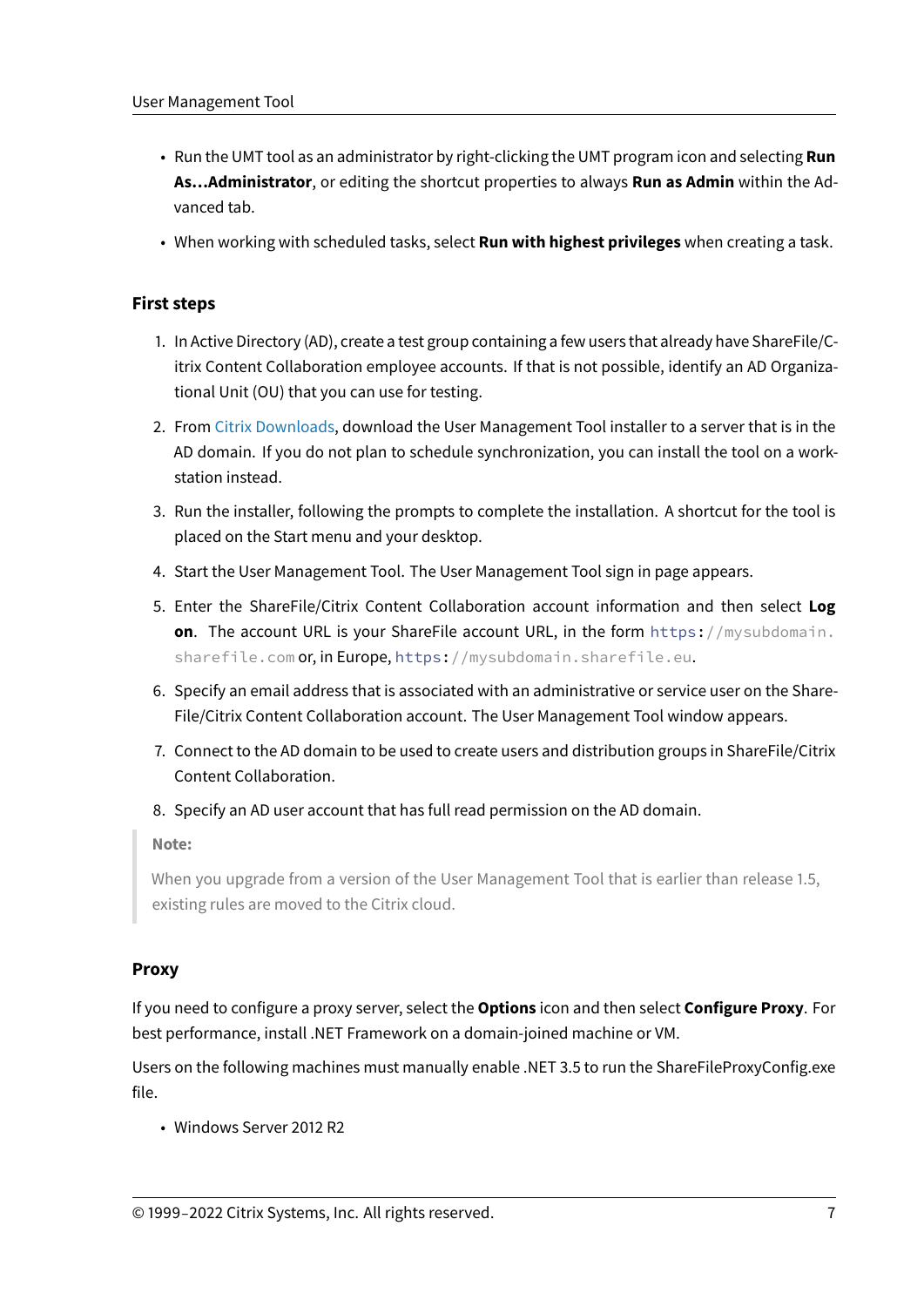• Windows 8 or later

Information on manually enabling .NET 3.5 can be found at this Microsoft article.

#### **Next steps**

- 1. Based on the test group or OU that you identified, select either the **Groups** tab or the **Users** tab, select the test group or OU, and then select **Add Rule**.
- 2. Select the **Rules** tab and then select **Refresh**. The changes that occur when the rules are run appear in the **Actions** area. If no changes are listed, the rules you applied did not result in new or changed user accounts or groups.
- 3. Schedule the AD synchronization by selecting **Schedule** and then use the **Save Job** dialog box to create a named job and specify a synchronization schedule.
- 4. After the scheduled synchronization, sign in to the ShareFile/Citrix Content Collaboration interface and verify that the accounts are created.

**If you clicked the Groups tab**: In the **Edit Groups Rule** dialog box, select the check boxes for **Create a ShareFile distribution group…** and **Update the ShareFile distribution group…** to create and update new employee accounts and distribution groups. If the AD group includes users that do not have accounts, you have the option to create the employee accounts too. Review and update the user options that appear. The options apply to each user created.

**If you clicked the Users tab**: In the **Edit Users Rule** dialog box, review and update the options as needed. The options apply to each user created.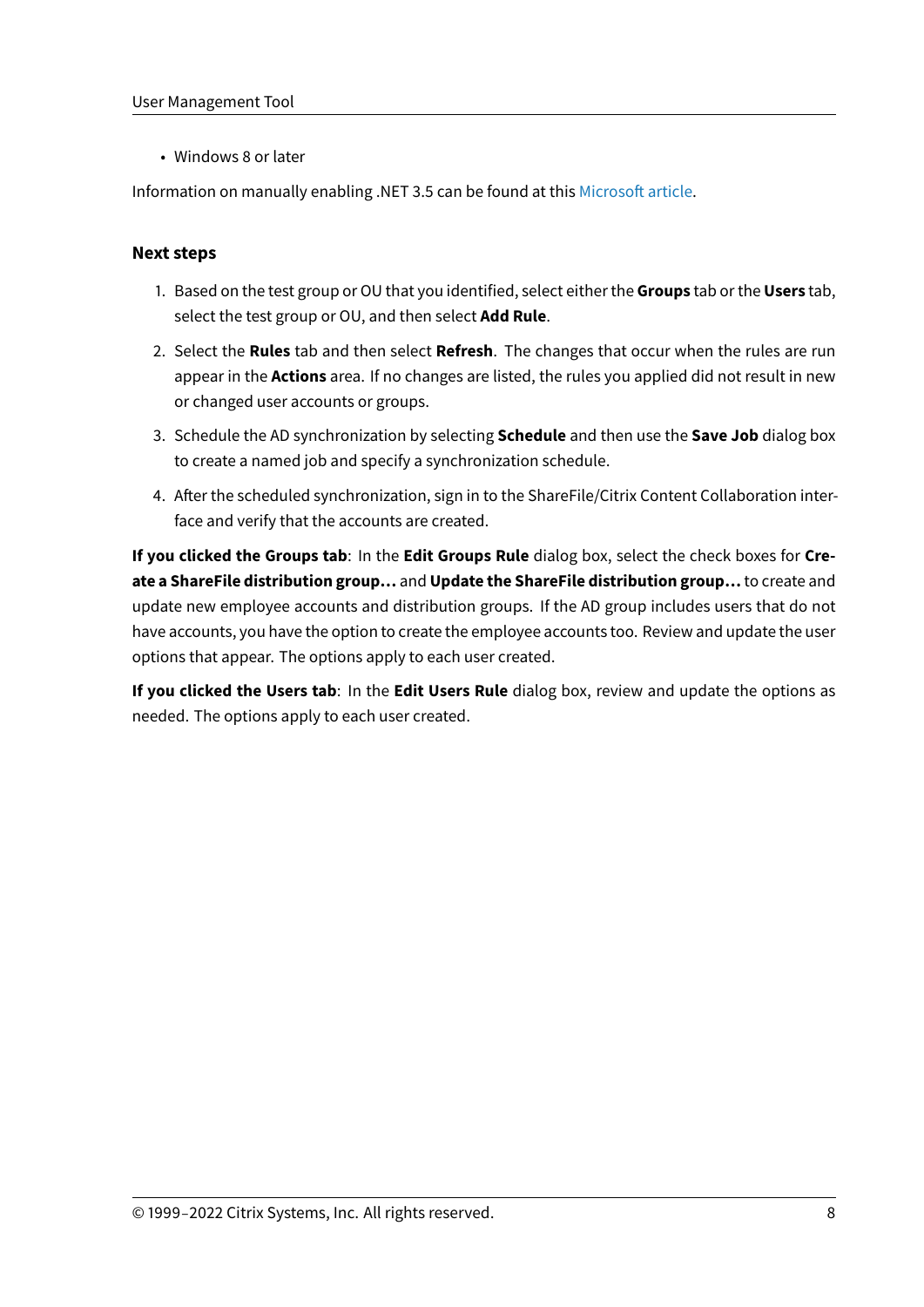|                                                                                                                                                                                              | <b>Edit Users Rule</b>                                                              |  |  |  |
|----------------------------------------------------------------------------------------------------------------------------------------------------------------------------------------------|-------------------------------------------------------------------------------------|--|--|--|
| <b>User Storage Quota:</b><br>$\odot$ Default: < 3 GB ><br>○ Custom:<br>GB                                                                                                                   |                                                                                     |  |  |  |
| Update ShareFile employee information based on the selected AD object<br>✓<br>(will disable user if disabled in AD)<br>$\sqrt{ }$ Create ShareFile employees based on the selected AD object |                                                                                     |  |  |  |
| How will your employees log in?                                                                                                                                                              | <b>ShareFile</b>                                                                    |  |  |  |
|                                                                                                                                                                                              | Can change ShareFile Password: Yes<br>Is auto confirmed as a ShareFile employee: No |  |  |  |
| Storage Zone                                                                                                                                                                                 | DeepikaaZone [Private]<br>v                                                         |  |  |  |
| Default company name                                                                                                                                                                         | cmsz1                                                                               |  |  |  |
| Notify Employees with email                                                                                                                                                                  |                                                                                     |  |  |  |
| Add to shared Address Book                                                                                                                                                                   |                                                                                     |  |  |  |
| <b>Provisioned Employees Can:</b><br>Create root folders.<br>Use personal File Box<br>Manage client users<br><b>Admin Shared Address Book</b>                                                |                                                                                     |  |  |  |
| See the 'My Settings' link on the top navigation bar<br>Save                                                                                                                                 | Close                                                                               |  |  |  |

#### **Note:**

To create a job that uses advanced configuration such as triggers, actions, or conditions, specify a Schedule of Manual and then use the Windows Task Scheduler.

# <span id="page-8-0"></span>**Configure**

#### July 9, 2019

To change the options described in this topic, select the cog icon.

#### **Disable users**

By default, the User Management Tool retains ShareFile/Citrix Content Collaboration user accounts that are not created by the current rules. This prevents the automatic deletion of user accounts that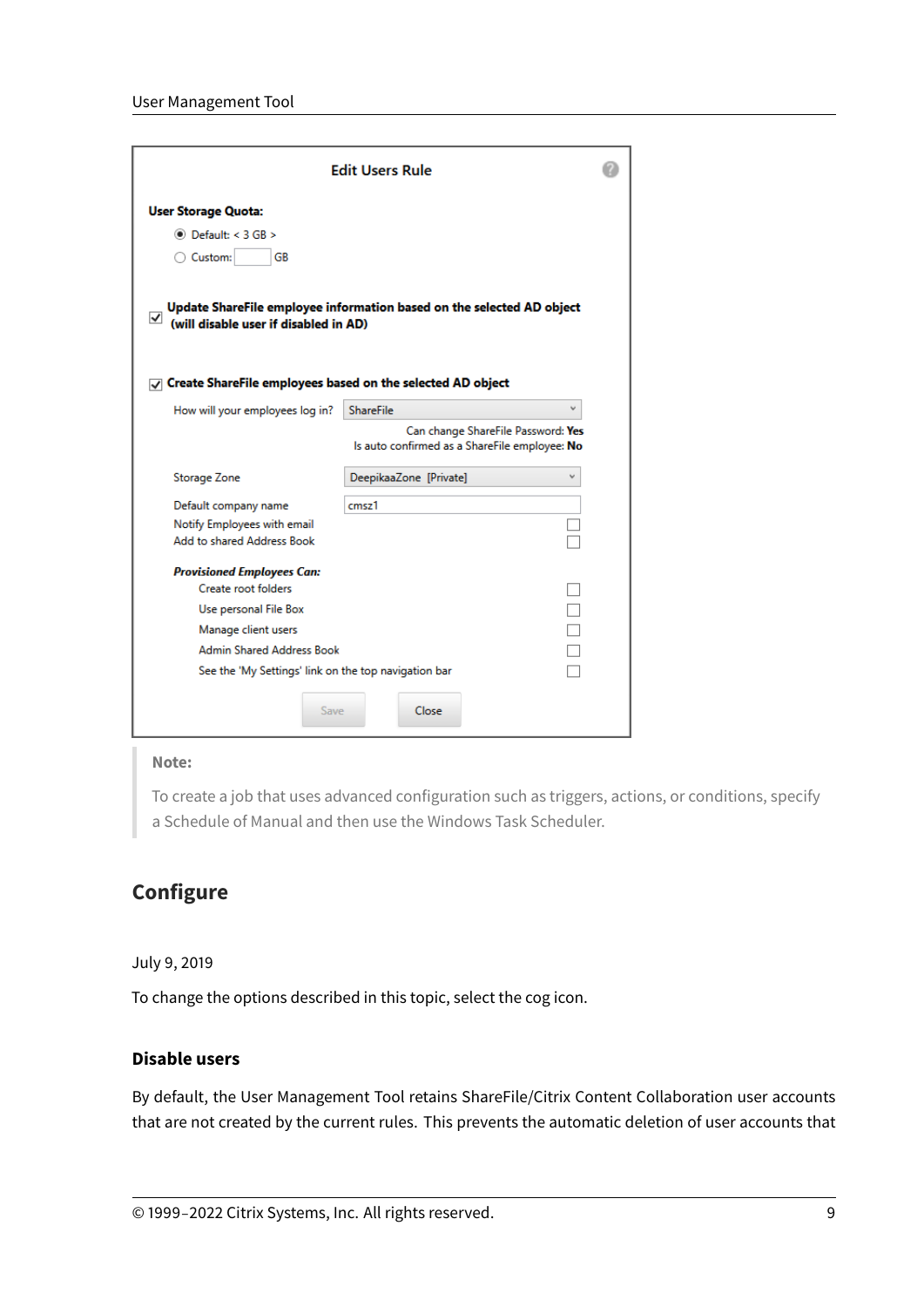were created outside of the User Management Tool. Select the **Automatically disable users not part of domain rules** option only if you want to remove user accounts that do not meet the current rules for account creation.

#### **Continue or stop scheduled jobs after an error**

You can choose whether to continue scheduled jobs when the User Management Tool cannot process a rule due to a problem such as a missing last name or email address in an Active Directory (AD) record. By default, scheduled jobs continue to the next rule after an error occurs.

After the User Management Tool skips a rule due to an error, it also skips any subsequent rules that are based on the same AD object. For example, if the action to create users for a particular AD group fails, the tool also skips an action to create a distribution group for the same AD group. This avoids creating a distribution group with members that are not yet created as ShareFile/Citrix Content Collaboration users.

For rules that are run directly from the User Management Tool Rules tab, the User Management Tool always skips a rule that causes an error and continues to the next rule.

#### **Log Active Directory operations**

**Automatically disable users not part of domain rules**: This option is only used in rare cases in which the following are true.

- All membership in ShareFile/Citrix Content Collaboration is strictly managed by a single set of all-encompassing rules.
- All of the groups and users in those rules are members of the same domain.

When enabled, the User Management Tool finds any users who are not part of the active rules being run and disables the users. For security, the master administrator is not disabled even when you select this option. A best practice is to keep this item cleared.

#### **Configure a proxy server**

To specify a proxy server for the User Management Tool, you must be signed in as an administrative user. As a result, scheduled jobs that are run under a Windows service account cannot use the proxy server until you configure the job to use the proxy settings. Thefollowing steps describe how to specify a proxy server, export the settings, and then configure a scheduled job to use those settings.

- 1. Log on to Windows as an administrative user.
- 2. Click the cog icon to open the **Options** page, click **Configure Proxy**, and then specify the proxy settings. If you run scheduled jobs as administrator, you have completed the proxy setup.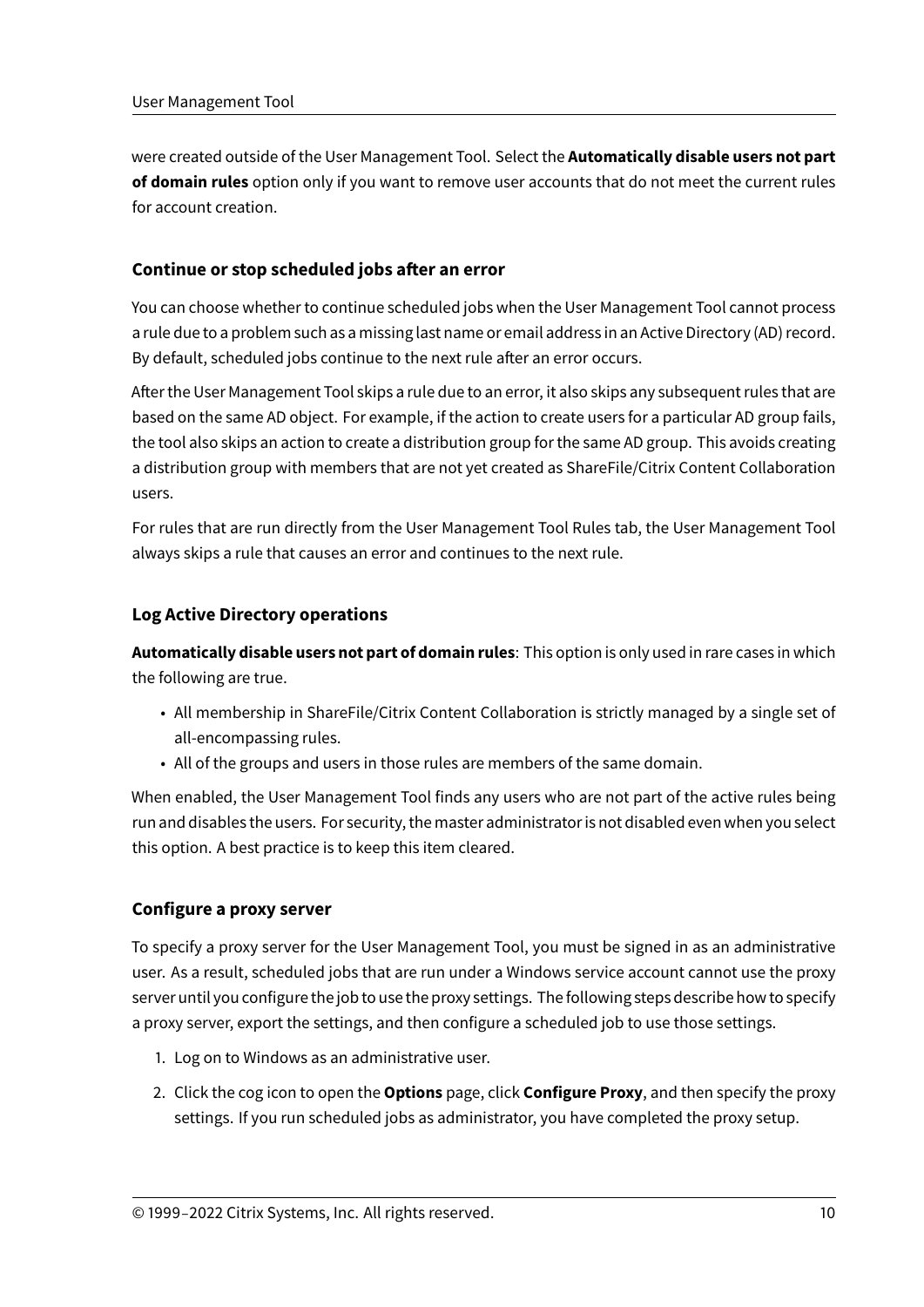3. If scheduled jobs are run as another user, such as a Windows service account, export the proxy settings: In the **Options** page, click **Export Proxy Settings**.

The proxy settings are exported to  $C:\\Per{\PeranData}\Citrix\ShareFile\Useer$ Management Tool\\proxy.config. The file is encrypted using Windows Data Protect API (DPAPI) machine-level encryption, plus a key that is unique to your User Management Tool installation. Use this file for all of the jobs scheduled from the computer where you are logged on.

Configure each scheduled job to use the exported proxy settings.

- 1. Open the Windows Scheduled Tasks management console, right-click the job you need to configure with the proxy settings, and then select **Properties**.
- 2. Click the **Actions** tab, select the **Start a program** action, and then click **Edit**.
- 3. Add the following to the end of the **Add arguments** entry: A space followed by /importproxy.

Make sure that you enter the argument after the existing entry and a space.

4. After you click **OK**, the Task Scheduler might ask you if you want it to run C:\Program with some arguments. Click **No**.

After the scheduled job successfully uses the proxy settings, the umt.log file includes the following entries:

```
1 ImportedProxy_Get
```

```
2 Found exported proxy settings at: C:\ProgramData\Citrix\ShareFile\User
Management Tool\proxy.config
```
- 3 Retrieved proxy settings from file.
- 4 <!--NeedCopy-->

# **Provision user accounts and distribution groups**

#### July 9, 2019

You can provision user accounts by choosing Active Directory (AD) Organizational Units (OUs). The User Management Tool matches accounts based on email address and adds or updates employee account information in ShareFile/Citrix Content Collaboration.

When you add a distribution group and create employee accounts, users accounts are linked to AD only if those users already have a ShareFile/Citrix Content Collaboration employee user account. If an employee user is not in the account, they do not appear in the distribution group created using the User Management Tool.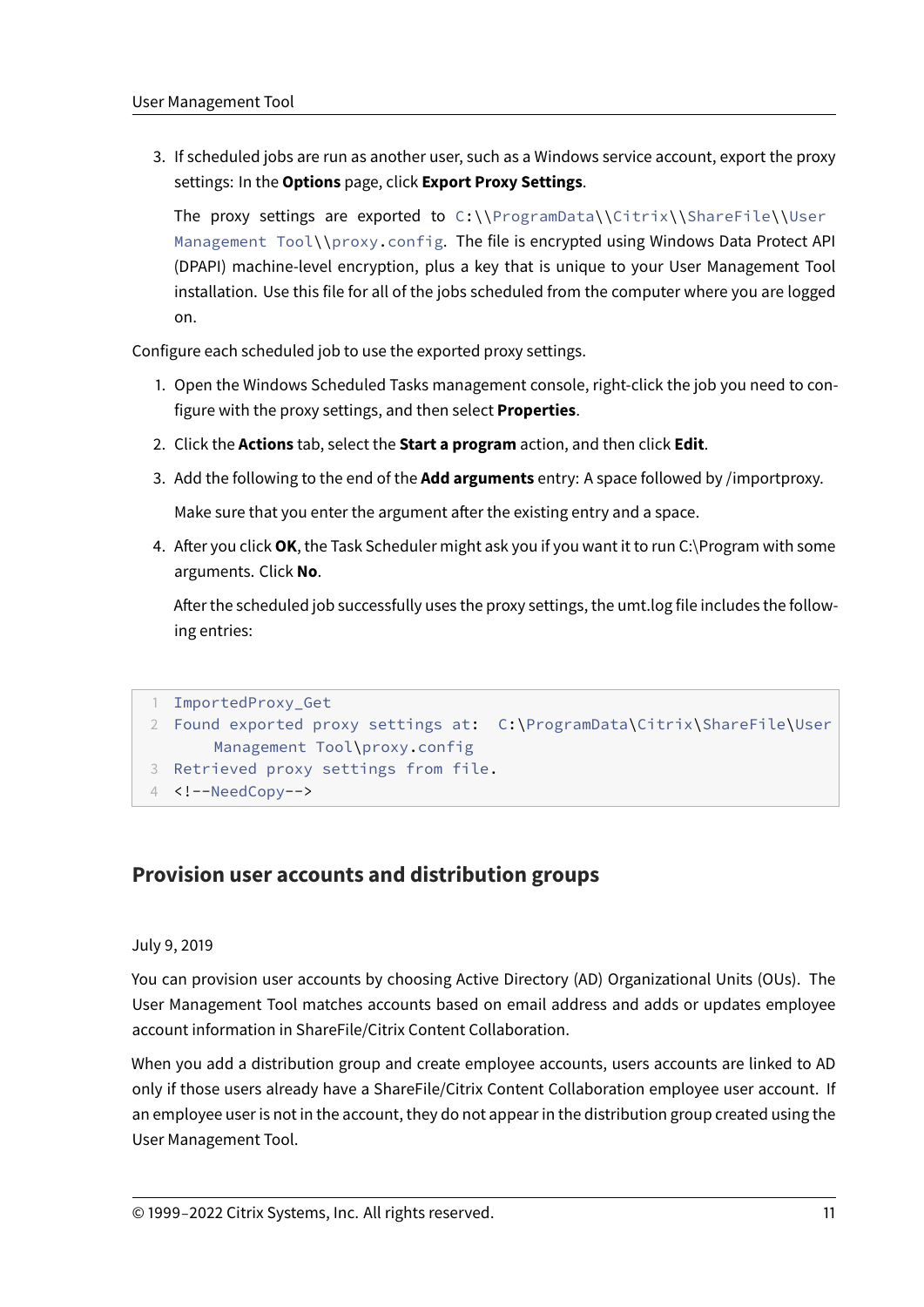When ShareFile/Citrix Content Collaboration synchronizes with AD, ShareFile/Citrix Content Collaboration uses sign in names and email addresses to validate employee accounts against AD. AD groups synced with ShareFile/Citrix Content Collaboration through the User Management Tool sync as a distribution group in ShareFile/Citrix Content Collaboration.

ShareFile/Citrix Content Collaboration has a limit of 2,000 users per distribution group.

#### **Provision accounts and groups**

To provision accounts and groups:

- 1. Sign in to the User Management Tool. The connected subdomain appears on the Dashboard. To connect to a different subdomain, select the subdomain icon.
- 2. To add users from AD:
	- 1. Select the **Users** tab. Your AD Organizational Units (OUs) displays.
	- 2. Select one or more objects as needed and then select **Add Rule**.
	- 3. In the **Edit Users Rule** dialog box, review and update the options as needed.

You can specify storage quotas, whether to use values from AD for employee information, and settings for new accounts, such as a storage zone and user permissions. For more information, select the question mark icon in the dialog box.

The settings are applied when a new account is created.

#### **Distribution groups**

To add distribution groups from AD:

- 1. Select the **Groups** tab.
- 2. Select one or more groups as needed and then select **Add Rule**. The Edit Groups Rule dialog box opens.
- 3. To create and update new employee accounts and distribution groups, select the check boxes for **Create a ShareFile distribution group…** and **Update the ShareFile distribution group…**.

If you create employee accounts and a user in an AD group already has a ShareFile/Citrix Content Collaboration employee account, the account is linked to AD.

4. In the **Edit Users Rule** dialog box, review and update those options as needed.

#### **Rules**

To apply the added rules, select the **Rules** tab.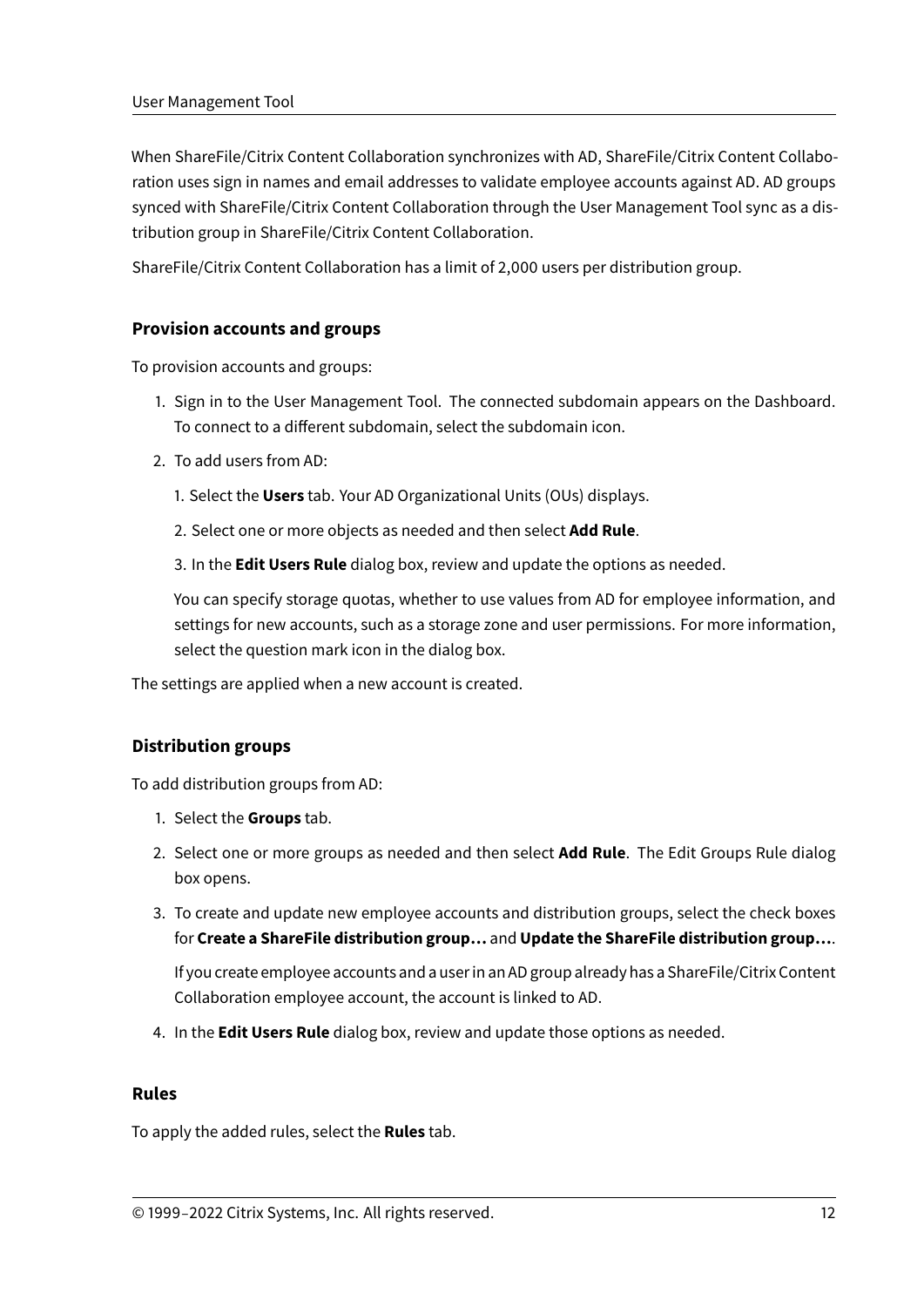- The **Rules** area lists all added rules.
- The **Desired Users** or **Desired Groups** area lists the users or groups added by the selected rule.
- The **Actions** area shows the results of the applied rules.

To manage rules:

- To make a rule active or inactive, select a calendar icon. The calendar icon for an inactive rule is dimmed.
- To delete a rule, select it and select **Delete**.
- To view the user accounts or groups added by a rule, select the rule. The information to be added appears in the **Desired Users** or **Desired Groups** area.

To preview the results of all active rules, select **Refresh**.

The changes that occur when the rules are run appear in the **Actions** area. If no changes are listed, the rules you applied do not result in new or changed user accounts or groups. Select a user to view details provided from AD.

To immediately apply the active rules, select **Commit Now**.

#### **Scheduling**

To ensure that ShareFile/Citrix Content Collaboration is kept up-to-date with AD changes, specify a synchronization schedule.

To schedule AD synchronization for all active rules, select **Schedule** and use the **Save Job** dialog box to create a named job and specify a synchronization schedule. You can also update a job.

Jobs are stored in %ProgramData%\\Citrix\\ShareFile\\UserManagementTool\\Jobs.

To specify advanced scheduling features such as triggers and conditions, specify a Schedule of Manual and then use Windows Task Scheduler.

If you run the scheduled job as a non-administrative user, you must configure it to use the proxy settings as described in the "Configure a proxy server" section of Configure the User Management Tool.

To view recent activity and synchronization results, select the **Dashboard** tab.

#### **Migrate users between storage zones**

#### July 9, 2019

ShareFile/Citrix Content Collaboration offers a variety of storage options, including Citrix-managed cloud storage in multiple worldwide locations in addition to storage that you manage with storage zones controller. The User Management Tool enables you to migrate users, based on their membership in Active Directory (AD) groups or Organizational Units (OUs), between storage zones.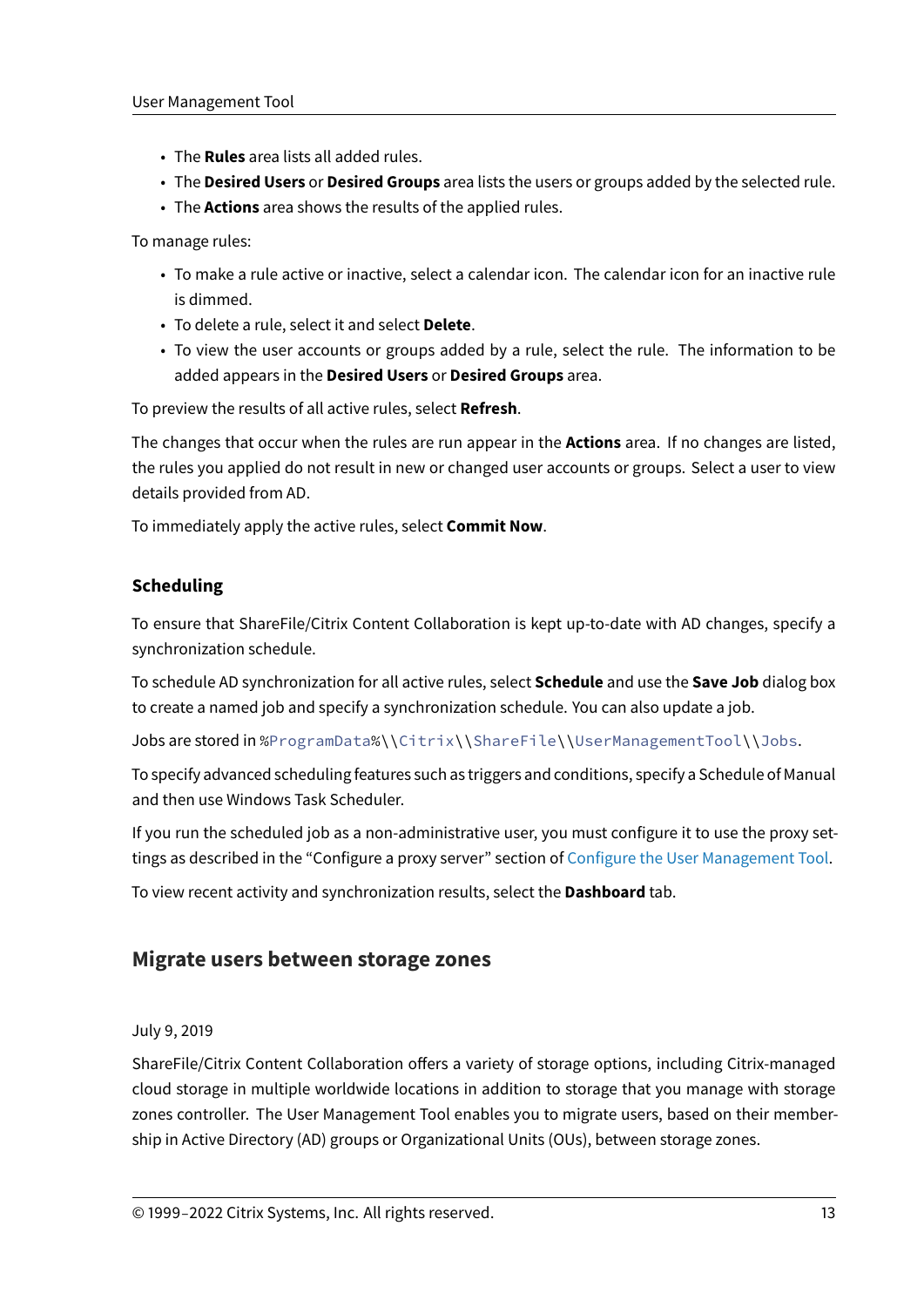- 1. In the User Management Tool, select the **Zones** tab.
- 2. In the Active Directory listing, select the group or OU containing the users you want to migrate. A list of AD users who already have accounts appears.

The group or OU that you select does not need to correspond to an existing rule. You have the option to remove individual users from the selection.

- 3. Choose a storage zone from the menu above the list of users. The User Management Tool selects each user who is not already in the zone you chose.
- 4. As needed, change the user selection by selecting or clearing individual check boxes. To clear all check boxes, select **Clear All**.
- 5. To start the migration, select **Apply**.

The User Management Tool schedules the data migration and lets you know that the zone has been changed for the user accounts. The data migration is transparent to users and can take days or weeks to complete, depending on the amount of data.